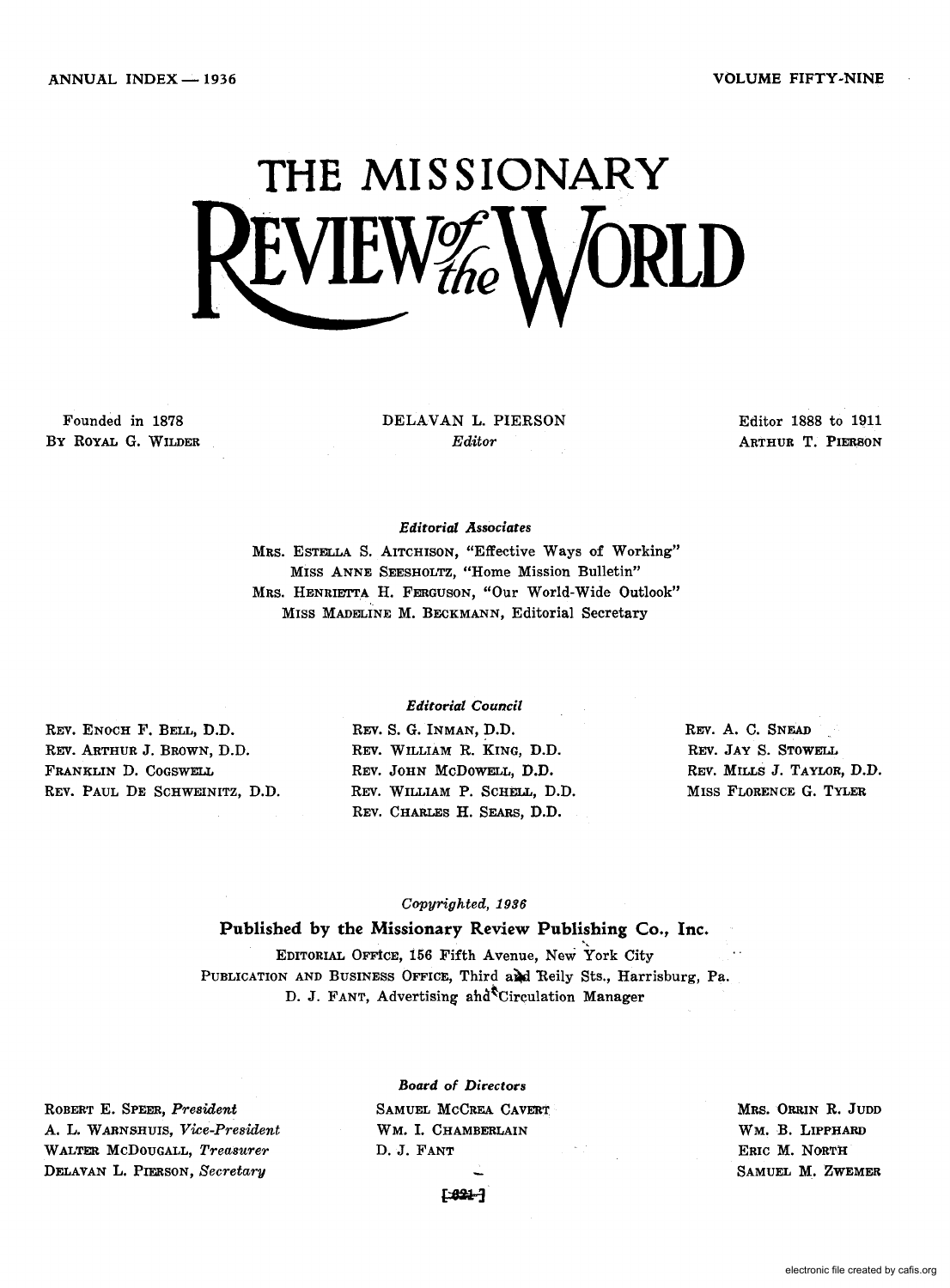# **Annual Index-1936**

### **Index to Authors**

*Page* 

|                                                                                | Page      |
|--------------------------------------------------------------------------------|-----------|
| Abel, Russell W.<br>Aitchison, Estella S.                                      | 91        |
|                                                                                | 47        |
| Alexander, Will W.                                                             | 292       |
| Allen, Roland<br>Aurell, A. E.                                                 | 89        |
|                                                                                | 599       |
| Banninga, John J.                                                              | 586       |
|                                                                                | 15        |
| Bergsma, Stuart<br>Bernheisel, C. F.                                           | 134       |
| Berry, L. L.<br>Bingham, Rowland V.                                            | 308       |
|                                                                                | 346       |
| Bronson, Julia H.<br>Brown, Arthur Judson                                      | 126       |
|                                                                                | 130       |
| Brownlee, Frederick L.                                                         | 311       |
| Butler, Clementina                                                             | 187       |
|                                                                                |           |
|                                                                                |           |
|                                                                                |           |
|                                                                                |           |
| Coan, Josephus R.                                                              | 304       |
|                                                                                | 193       |
|                                                                                | 577       |
|                                                                                | 116       |
|                                                                                | 412       |
| Deming, Mrs. C. S.                                                             | 595       |
| Dubé, John L.<br>Elder, E. E.                                                  | 588       |
|                                                                                | 567       |
| Emanuelson, Oscar Emil                                                         | 528       |
| Fisher, Commodore B.                                                           | 71        |
| Friere, Jose Ilidio<br>Gam, Samuel King<br>Gih, Andrew<br>Goodsell, Fred Field | 250       |
|                                                                                | 86<br>402 |
|                                                                                | 127       |
|                                                                                | 32        |
| Granberry, John C.<br>Grubb, Kenneth G.                                        | 579       |
| Hakken, B. D.                                                                  | 78        |
| Haldane, James                                                                 | 231       |
|                                                                                | 462       |
| Hall, John S.<br>Hamilton, Charles R.                                          | 35        |
|                                                                                | 361       |
| Harrison, Paul W.<br>Harrison, Mrs. Paul W.                                    | 186       |
|                                                                                | 189       |
| Hart, George<br>Hartman, L. O.                                                 | 170       |
|                                                                                |           |

|  | Africa, Bedouin Women in North, |  |  |
|--|---------------------------------|--|--|
|  |                                 |  |  |

- Africa, Bedouin Women in North,<br>Arthur V. Liley .......... 195<br>— Church of Christ in Uganda,
- J. J. Willis .............. 478 Drums of Congo and the Gos-
- pel, Virginia M. Clarke ... 493<br>
 Gospel and the Women of
- West, Jewel H. Schwab ... 475<br>
-- Gospel Among Primitive Peo-
- mong Frimtive Peoples, John S. Hall ......... 465<br>
 Hindrances to Mission Work
- Hindrances to Mission work<br>in, C. S. Jenkins .......... 525<br>- Medical Missionary Tour, Al-
- bert D. Helser ................ 488<br>bert D. Helser ............. 488<br>- Memories of Forty Years in,
- Memories of Forty Tears in,<br>Rowland V. Bingham ..... 346<br>— Pageant of 0 n e Hundred
- Pageant of One Hundred<br>
Years, J. Dexter Taylor .. 343<br>
Pioneer Mission Work, Her-<br>
bert Smith ................... 519
- bert Smith ............... 519 Progress and Challenge, Alex-
- ander McLeish .............. 455<br>Revival in Central, Andrew<br>MacBeath ................ 468
- MacBeath ............... 468 Roman Catholic Activity in, Kenneth G. Grubb ........ 579

|                                                                | - - - |
|----------------------------------------------------------------|-------|
|                                                                | 306   |
| Helser, Albert D.                                              | 488   |
| Hill, C. L.<br>Hinman, George Warren                           | 301   |
|                                                                | - 45  |
|                                                                | 574   |
|                                                                | 399   |
| Hoffman, Rolla E.<br>Hoffmann, Jr., Conrad<br>Hogenboom, L. S. | 197   |
| Holden, E. R.                                                  | 250   |
| Jenkins, C. S.                                                 | 525   |
| Jolobe, James J. R.                                            | 471   |
| Jones, Mrs. E. Stanley                                         | - 20  |
|                                                                | 358   |
| Jones, L. Bevan<br>Jorquera, Laura                             | 139   |
|                                                                | 474   |
| Keita, Jean<br>Kellersberger, Julia Lake                       | 172   |
|                                                                | 239   |
|                                                                | 117   |
| Kingsley, Harold M.                                            | 291   |
| Kinnear, James E.  356<br>Kurtz, Robert M. 392, 452, 453, 454  |       |
|                                                                |       |
| Latourette, Kenneth Scott  363<br>Laubach, Frank 20, 122       |       |
|                                                                |       |
|                                                                |       |
|                                                                |       |
|                                                                |       |
| Limouze, Arthur H.                                             | 243   |
| Little, John $\ldots \ldots \ldots \ldots \ldots$              | 312   |
| Lowe, Mason                                                    | 418   |
| MacBeath, Andrew                                               | 468   |
|                                                                | 41    |
|                                                                | -43   |
|                                                                | 250   |
| Matthews, Mrs. D.                                              | 238   |
| $McDowell, John$                                               | 235   |
|                                                                |       |
|                                                                |       |
|                                                                |       |
| Miller, George A. $\ldots$ .                                   | - 29  |
|                                                                |       |
|                                                                | 390   |
|                                                                |       |
| Moreland, J. Earl $\ldots$                                     | 93    |
|                                                                |       |

Willis, J. J .................... 478 Windsor, J. Enos.............. 25 Wood, John W ................ 423 wood, John W. .................. 423<br>Work, Monroe N. ............... 289 Wyckoff, Charlotte C .......... 353 Wyckoff, Charlotte C. .......... 393<br>Wysham, William A. ............ 234<br>Zoeckler, George F. .............. 74 Zottele, Pedro ................. 30 Zwemer, Samuel M. . ....... 339, 538

Africa, Signs of Progress in West, R. S. Roseberry .... 592 Unoccupied Fields, John SteytIer ..................... 490

**Contributed Articles** 

- Volunteers Wanted ......... 406
- What Christ Has Done for Banyankole, Erica Sabiti .. 582
- What Christ Has Done for My People, Bernard Molaba 531
- What Results in Central, Vir-ginia M. Clarke .......... 569
- African View of Indigenous Afri- can Religions, Donald G. S. M'Timkulu ............... 462
- Africans, Material Progress and the, John M. Springer .... 481
- on the Witness Stand, Various<br>Authors ..............471,533
- America, Home Missions in Mod-<br>ern, E. D. Kohlstedt ...... 597 ern, E. D. Kohlstedt ...... 597<br>ern, E. D. Kohlstedt ...... 597<br>— Through a Missionary's Eyes,
- Mrs. E. Stanley Jones and Frank C. Laubach ........ 20
- Arabia, Contacts with Moslems,<br>B.D. Hakken ............... 78
	- $[ -692 7]$
- Arabia, Reign of Christ in, Paul W. Harrison ............. 361 Australian Aborigines, Among, Mrs. D. Matthews ........ 238
- Bantu, Printed Word Among the, Robert H. W. Shepherd ... 484
- Berbers, Visit to the Atlas, James
- Berbers, visit to the Atlas, James<br>Haldane ................... 231<br>Blots on National 'Scutcheons,
- Muriel Lester ............ 79 Brazil, Educational Achievements
- in, J. Earl Moreland ...... 93<br>Evangelization of, John C.<br>Granberry .................. 32
- Granberry ............... 32 Bulletin, Council of Women for Home Missions ....... Monthly
- Chile-From Bondage to Liberty,
- Laura Jorquera .......... 139 Printed Page in, Henry Wag- oner .................... 140 Social and Religious Problems
- in, Pedro Zottele .........<br>China, Bethel Bands in, Andrew
- Bethel Bands in, Andrew
- Gih ..................... 402 Cooperative E van gel ism, Frank Rawlinson ........

*Page* 

 $M'Timkulu$ , Donald G. S. ...... 462 Olcott, Mason ................. 585 Pak, Mrs. Induk  $\dots\dots\dots\dots$ Pickett, J. Waskom ............ 167 Pierson, Emma Belle D. ........ 393 Platt, Charles A. .............. 416 Ransom, Reverdy C. ........... 285 Rawlinson, Frank .................. 34<br>Rich William A. 27 Rich, William A. .............. Richter, Julius ................. 414 Roseberry R. S. ............... 592 Ross, Emory ........•......... 451 Rothenburger, Leila Avery ..... 419 Rothenburger, Lena Avery ..... 413<br>Saba, Bokari ................. 472 Saba, Bokari ................... 472<br>Schwab, Jewel H. .............. 475 Seesholtz, Ann ................ 50 Seigle, Albert .................. 347 Shepherd, Robert H. W. ........ 485 Smith, Herbert ................ 519 Southwell, George C. .......... 523 Speer, Robert E .............. 7,388 Squires, Charles W ............ 137 Steytler, John ................ 490 Taylor, J. Dexter ............. 343 Taylor, J. Dexter  $\dots\dots\dots\dots$  343<br>Temple, William  $\dots\dots\dots\dots$  119 Tobias, Channing H. ................ 295 Nagoner, Henry ................. 250<br>Wagoner, Henry ................ 140<br>Walne, Florence .................. 583 Warnshuis, A. L. .............. 388 Watson, Robert ............... 87 Wesley, Charles H ............. 279 White, Mrs. John P. ........... 175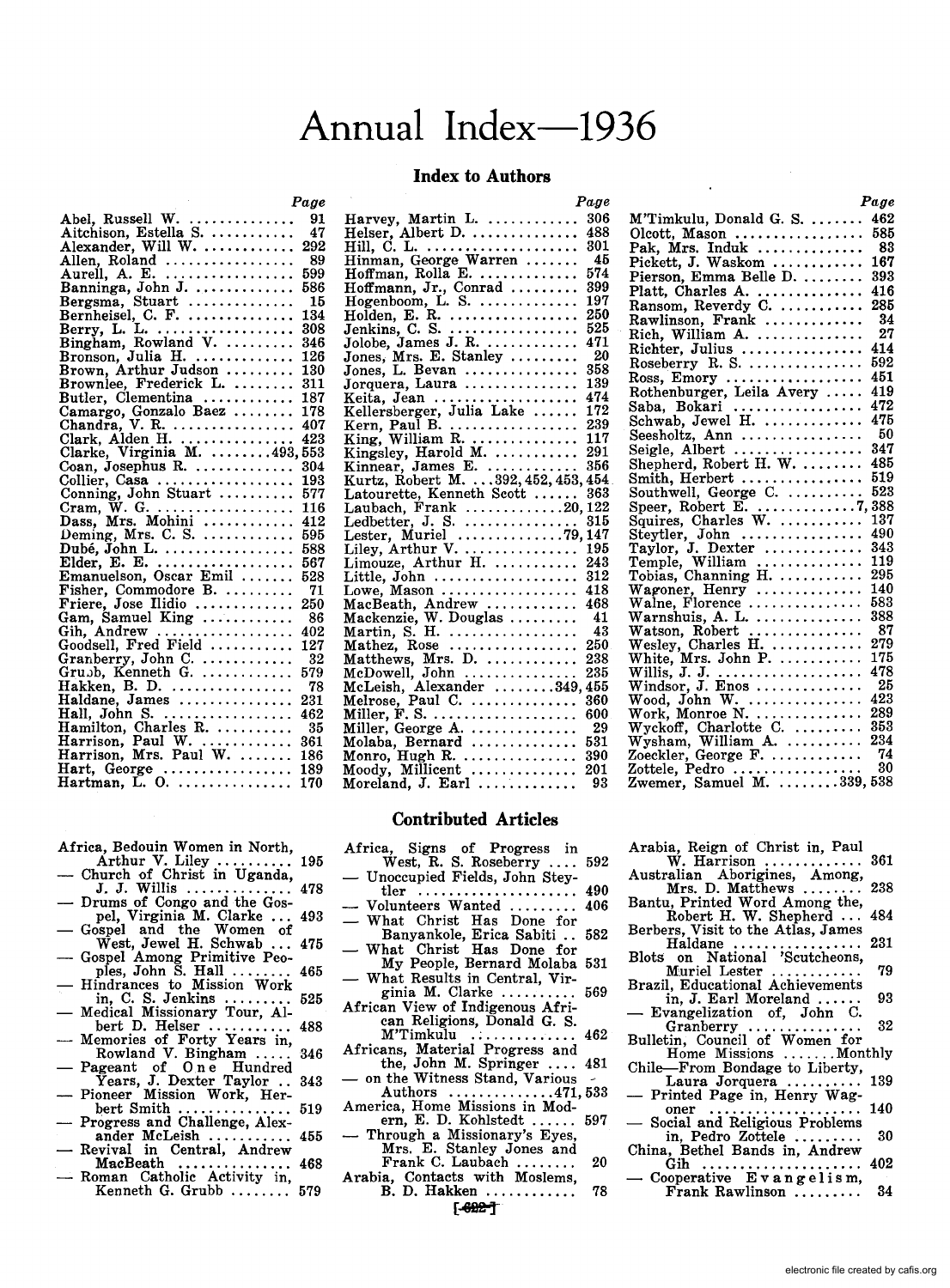*Page* 

Christian Home, Undergirding<br>the, Clementina Butler .... 187

1936]

- Christianity the World Needs, Frank C. Laubach ........ 122
- Church, Building a Missionary-<br>minded, J. Enos Windsor. 25<br>— that Gives and Likes It, A
- George C. Southwell ...... 523
- Congo Crosses, Julia Lake Kellersberger .................. 172<br>Effective Ways of Working, Ed-
- ited by Estelle S. Aitchison ..................... Monthly
- Egypt, Awakening of, Mrs. John P. White .................. 175<br>
 Church in Old, a Young, E. E.
- Elder ................... 573
- Ethiopia as a Mission Field,
- Stuart Bergsma ........... 15<br>Missionary Experiences in,<br>Mrs. Anderson ........... 191
- Mrs. Anderson ........... 191 Evangelistic Value of Medical Work, Rolla E. Hoffman .. 574
- Faith, Need for More, Roland
- Allen.................... 89 Fatimah Learned to Love, When,
- Mrs. Paul W. Harrison ... 186 Filipino Superstitions, Some, Ma- son Lowe ................ 4, 8
- Foreign Missions, New Era of,
- Julius Richter ............ 414<br>- Next Step in, Paul B. Kern 239<br>- Next Step in, Forward Look
- Robert E. Speer .......... 7 German Christians, Difficulties of, Conrad Hoffmann, Jr .. 399
- of, Conrad Hoffmann, Jr. .<br>Grenfells, Two Pioneering, L. S.
- Hogenboom .............. 197 Hainan, Limko Christians of, Hainan, Limko Christians of,<br>Paul C. Melrose .......... 360
- Hinduism as Seen from Within, V. R. Chandra ........... 407
- If I Were Black, Leila Avery<br>Rothenburger ................ 419
- India, Christian Mass Movements
- in, J. Waskom Pickett .... 167<br>- Fire-Walking Festival in, Millicent Moody ............. 201
- licent Moody ...............<br>How Christ Found Me in? Mason Olcott ............ 585
- Indian Girls, How Education Helps, Charlotte C. Wyckoff 353
- Hill States in Need, George
- Hart .................... 189 Outcastes, The Emancipation of, L. O. Hartman ........ 170
- of, L. O. Hartman  $\dots$  170<br>- Shakers of the Pacific North-<br>west  $\dots$
- west .....................<br>Womanhood Owes to Christ,
- Mrs. Mohini Dass ........ 412<br>Nestorian Tragedy in .... 77 Irak, Nestorian Tragedy in ....
- Academic Matter, No Mere, R. M.
- Academic matter, No Mere, R. M.<br>Kurtz ................... 454<br>Africa, Looking Ahead in, Ray Edmund Phillips ......... 518 Africa, Why Study, Emory Ross 451 America, What Is Wrong with? 276 Candidates, Disappointed ...... 565 Chosen, Student Evangelism in . 165 Chinese Youth, Difficulties of ... 230<br>Christian Message of Peace .... 563 Union and Division ........ 391 Church and the Youth Movement, R. M. Kurtz ............. 453 Church, Conference on Rural,
- Church, Conference on Rural,<br>William R. King .......... 116
- 
- Iran, Changing Attitudes in, Commodore B. Fisher .... 71 Religious Changes in, George Religious Changes in, George<br>F. Zoeckler ................ 74
- Islam and Christianity in Africa<br>Today, Samuel M. Zwemer 538
- Today, Samuel M. Zwemer 538<br>- Evidences of Modernism in, James E. Kinnear ............ 356
- Japan, Handwriting on the Wall,
- A. E. Aurell ............. 599 Japanese Return Home, When,
- George Warren Hinman .. 45 Jews, They Are, John Stuart Jews, They Are, Jonn Branch 177
- Kil Sunju, Korean Preacher and Evang-elist, C. F. Bernheisel 134
- Korean Christian Testimony, F. S. Miller ............. . . .. 600 - Woman's Story, Mrs. Induk
- oman's Story, Mrs. Induk<br>Pak ......................... 83
- Kwato, Six Heathen Chiefs Come to, Emma Belle D. Pierson 393
- Latin America, Results of the Gospel in, George A. Miller 29
- Letter from Iran to America, Wil-
- liam A. Wysham .......... 234 Leaders, Two Notable, Alden H. Clark and John W. Wood. 423
- 
- Maine, Religious Destitution in, Charles W. Squires ...... 137 Men and Missionaries, White,
- Oscar Emil Emanuelson .. 528 Mexico, Recent Progress in, Gon-
- zalo Baez Camargo ....... 178 Mission Doctor's Daily Dilemma,
- S. H. Martin ................. 43<br>- Fields and Their Evangeliza-
- tion, Unoccupied, Alexander McLeish ................. 349
- Miissionaries and Motion Pictures, Samuel King Gam ......... 86
- Missionary Views on Simpler Living, Muriel Lester ........ 247
- Missionary, Why I Am a, Flor- ence Walne .............. 583
- Missions and Peace in the Pacific, Kenneth Scott Latour-ette ..................... 363
- Missions, Divine Constraint of<br>Christian, William Temple. 118<br>— Marching on Christian, Fred
- Marching on Christian, Fred<br>Field Goodsell ........... 127
- Missions, When Youth Looks at, Chas. A. Platt ........... 416
- Moody (D. L.), Ambassador of Christ, John McDowell .... 235
- Moslem Seeker Who Found God, L. Bevan Jones .......... 358
- Negro as a Human Person, Will
- W. Alexander ............ 292

### **Editorial Topics of the Times**

Crime Wave, Stilling the ....... 564 Criticisms and Confidence ...... Economic Standards, 0 v ere m- phasis on, R. M. Kurtz .... 453 pinasis on, R. M. Kurtz .... 495<br>Ethiopia—A Prey ............. 276 Ethiopia—A Prey ............... 276<br>Facts vs. Feelings ............. 518 racts vs. reeings ............... 518<br>Foe, Ancient, An ................ 392<br>Foreign Missions, Foreigners on 68 German Evangelicals Stand. Firm 6 Godless Movement, The, R. M.<br>
Kurtz ........................... 452 International Missionary Council Plans for Meeting at Hangchow, 1938, A. L. Warn-

shuis .................... 387

- *Page*
- Negro Christians, Some Outstanding, Channing H. Tobias ., 295
- Lessons from Experience, John Little .............. 312
- Negro Progress, Beacon Lights<br>
of, Charles H. Wesley .... 279<br>
 - Some Helps and Handicaps
- Some Helps and Handicaps<br>to, Reverdy C. Ransom .... 285
- View of White Man, Harold M. Kingsley ............. 291
- Today, Great Need of the, C.
- L. Hill .................. 301
- Youth and the Church, Martin
- L. Harvey ....................... 306<br>- Challenges White Youth,<br>J. S. Ledbetter ............... 315 J. S. Ledbetter .......
- Negroes, Experience in Work with, Frederick L. Brownlee 311
- Two Generations Since Emancipation, Monroe N. Work. 289
- What Negroes Are Doing for
- Negroes, L. L. Berry ..... 308 New England as a Home Mission Field, Robert Watson ..... 87
- Ngombi Black Man with a<br>White Soul, Casa Collier .. 193
- Papua, Among Headhunters in
- Pagan, Russell W. Abel... 91 Pastors — "Beginning at Jeru-<br>salem," William A. Rich ... 27
- Payne, Daniel, Christian Edu-
- extor, Josephus R. Coan .. 304<br>
Philippines, The Pageant of the,<br>
Charles R. Hamilton ...... 35
- Portugal, Liberty to Captives, Jose Ilidio Friere, Rose
- Mathez and E. R. Holden . 250 Mathez and E. R. Holden . 250<br>Sat Tal Ashram, At the ........ 203
- 
- Sen Lai Tsang, Missionary to Korea, Mrs. C. S. Deming . 595
- Siam, Casting Out Demons in, Albert Seigle ............ 347
- Tennessee Mountains, Pioneering<br>
minimum and the contract of the 253
- Tribes without the Bible, One Thousand ................ 40
- Unity. As Seen by a Zulu, John
- L. Dube ................. 588 Wanted a Demonstration of, John J. Banninga .......
- Venezuela, Converted Priest in, A 535
- Whitman Spalding Centennial, Arthur H. Limouze .... Women Pioneers for Seventy-five Years, Julia H. Bronson .. 126

Judson Brown ........... 130

Douglas Mackenzize ...... 41

castes ................... 163 India, Encouraging Signs in .... 340 India "Exterior" Caste Movement in, Robert E. Speer ....... 388 India, Five Year Evanglism in . 278 India, Meeting the Challenge of, 565 India, Saving the Women of .... 4 Indian Christianity, Gandhi and 164 Indian Untouchables, Stirrings

among ..................... 69<br>Awakening in ............. 227 Iran, A wakening in ............ 227. Islan, Present-day T r end sin, Samuel M. Zwemer ....... 339 Samuel M. Zwemer ........ 339<br>Italy, Unrest in ................ 164

World, This Enlarging, Arthur

Yun Chi Ho of Chosen......... 44 Zululand a Century Ago, W.

India, Crisis Among the Out-

electronic file created by cafis.org